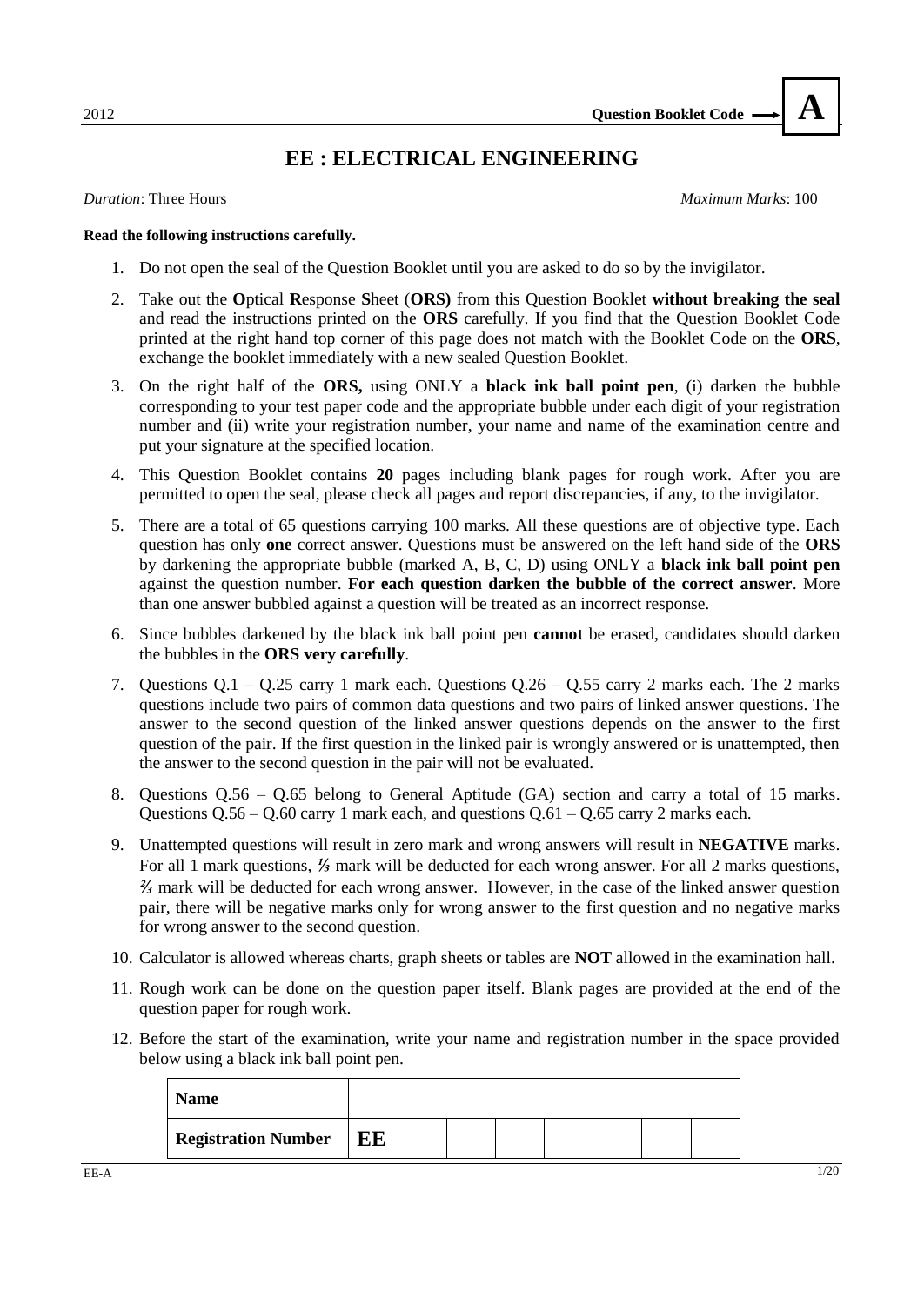### **Q. 1 – Q. 25 carry one mark each.**

Q.1 Two independent random variables X and Y are uniformly distributed in the interval  $[-1,1]$ . The probability that max $[X, Y]$  is less than  $1/2$  is

(A) 
$$
3/4
$$
 (B)  $9/16$  (C)  $1/4$  (D)  $2/3$ 

 $Q.2$  $x = \sqrt{-1}$ , then the value of  $x^x$  is

(A)  $e^{-\pi/2}$ (B)  $e^{\pi/2}$ (C) *x* (D) 1 Q.3 Given

3 2 1  $(z) = \frac{1}{1}$  $\ddot{}$  $\overline{a}$  $^{+}$  $=$ *z z*  $f(z) = \frac{1}{z} - \frac{2}{z}$ . If *C* is a counterclockwise path in the *z*-plane such that  $|z + 1| = 1$ , the value of  $\frac{1}{2\pi i} \oint_C f(z) dz$ *j*  $(z)$ 2 1  $\frac{1}{\pi i} \oint_C f(z) dz$  is

(A) 
$$
-2
$$
 (B)  $-1$  (C) 1 (D) 2  
Q.4 In the circuit shown below, the current through the inductor is



(A) 
$$
\frac{2}{1+j}
$$
A \t(B)  $\frac{-1}{1+j}$ A \t(C)  $\frac{1}{1+j}$ A \t(D) 0 A

Q.5 The impedance looking into nodes 1 and 2 in the given circuit is



|     | (A) $50\Omega$                  | (B) $100 \Omega$ | $(C)$ 5 kΩ                      | (D) 10.1 k $\Omega$ |
|-----|---------------------------------|------------------|---------------------------------|---------------------|
| O.6 | A system with transfer function |                  |                                 |                     |
|     |                                 |                  | $G(s) = \frac{(s^2+9)(s+2)}{s}$ |                     |
|     |                                 |                  | $(s+1)(s+3)(s+4)$               |                     |

is excited by  $sin(\omega t)$ . The steady-state output of the system is zero at

| (A) $\omega = 1$ rad/s | (B) $\omega = 2$ rad/s |
|------------------------|------------------------|
| (C) $\omega = 3$ rad/s | (D) $\omega = 4$ rad/s |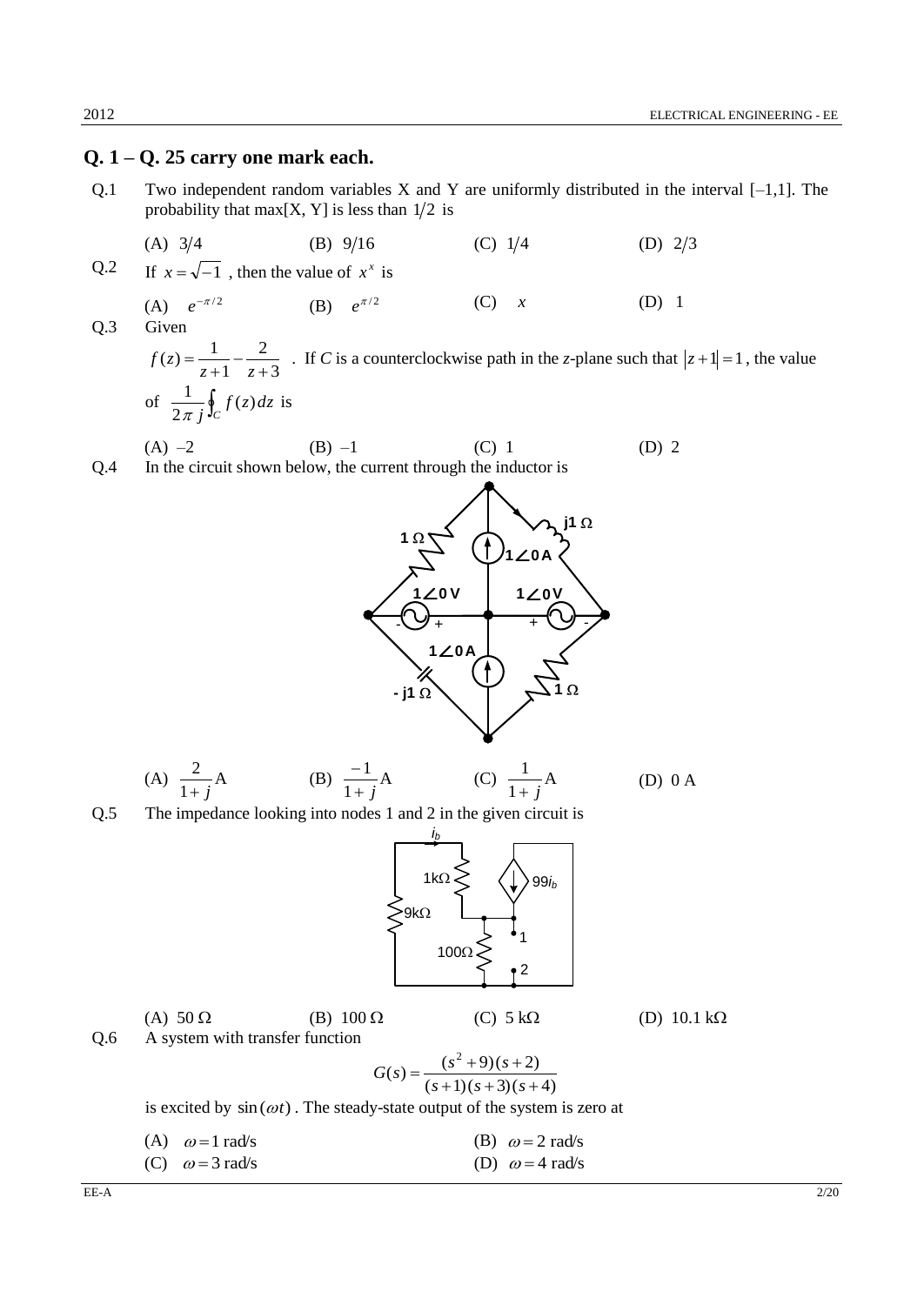- Q.7 In the sum of products function  $f(X, Y, Z) = \sum (2, 3, 4, 5)$ , the prime implicants are
	- (A)  $\overline{X}Y, X\overline{Y}$ (B)  $\overline{X}Y, X\overline{Y}\overline{Z}, X\overline{Y}Z$ (C) *X Y Z*, *X Y Z*, *X Y* (D)  $\overline{X}Y\overline{Z}$ ,  $\overline{X}YZ$ ,  $X\overline{Y}\overline{Z}$ ,  $X\overline{Y}Z$
- $Q.8$  $x[n] = (1/3)^{|n|} - (1/2)^n u[n]$ , then the region of convergence (ROC) of its *Z*-transform in the *Z*-plane will be
	- (A)  $\frac{1}{3} < |z| < 3$ (B)  $\frac{1}{3} < |z| < \frac{1}{2}$  (C)  $\frac{1}{2} < |z| < 3$  (D)  $\frac{1}{3} < |z|$
- Q.9 The bus admittance matrix of a three-bus three-line system is

$$
Y = j \begin{bmatrix} -13 & 10 & 5 \\ 10 & -18 & 10 \\ 5 & 10 & -13 \end{bmatrix}
$$

If each transmission line between the two buses is represented by an equivalent  $\pi$ -network, the magnitude of the shunt susceptance of the line connecting bus 1 and 2 is

- (A) 4 (B) 2 (C) 1 (D) 0
- Q.10 The slip of an induction motor normally does not depend on

| (A) rotor speed    | (B) synchronous speed   |  |
|--------------------|-------------------------|--|
| $(C)$ shaft torque | (D) core-loss component |  |

Q.11 A two-phase load draws the following phase currents:  $i_1(t) = I_m \sin(\omega t - \phi_1),$  $i_2(t) = I_m \cos(\omega t - \phi_2)$ . These currents are balanced if  $\phi_1$  is equal to

- $(A) \phi_2$ (B)  $\phi_2$ (C)  $(\pi/2 - \phi_2)$  (D)  $(\pi/2 + \phi_2)$
- Q.12 A periodic voltage waveform observed on an oscilloscope across a load is shown. A permanent magnet moving coil (PMMC) meter connected across the same load reads



- Q.13 The bridge method commonly used for finding mutual inductance is
	- (A) Heaviside Campbell bridge (B) Schering bridge
		-
	- (C) De Sauty bridge (D) Wien bridge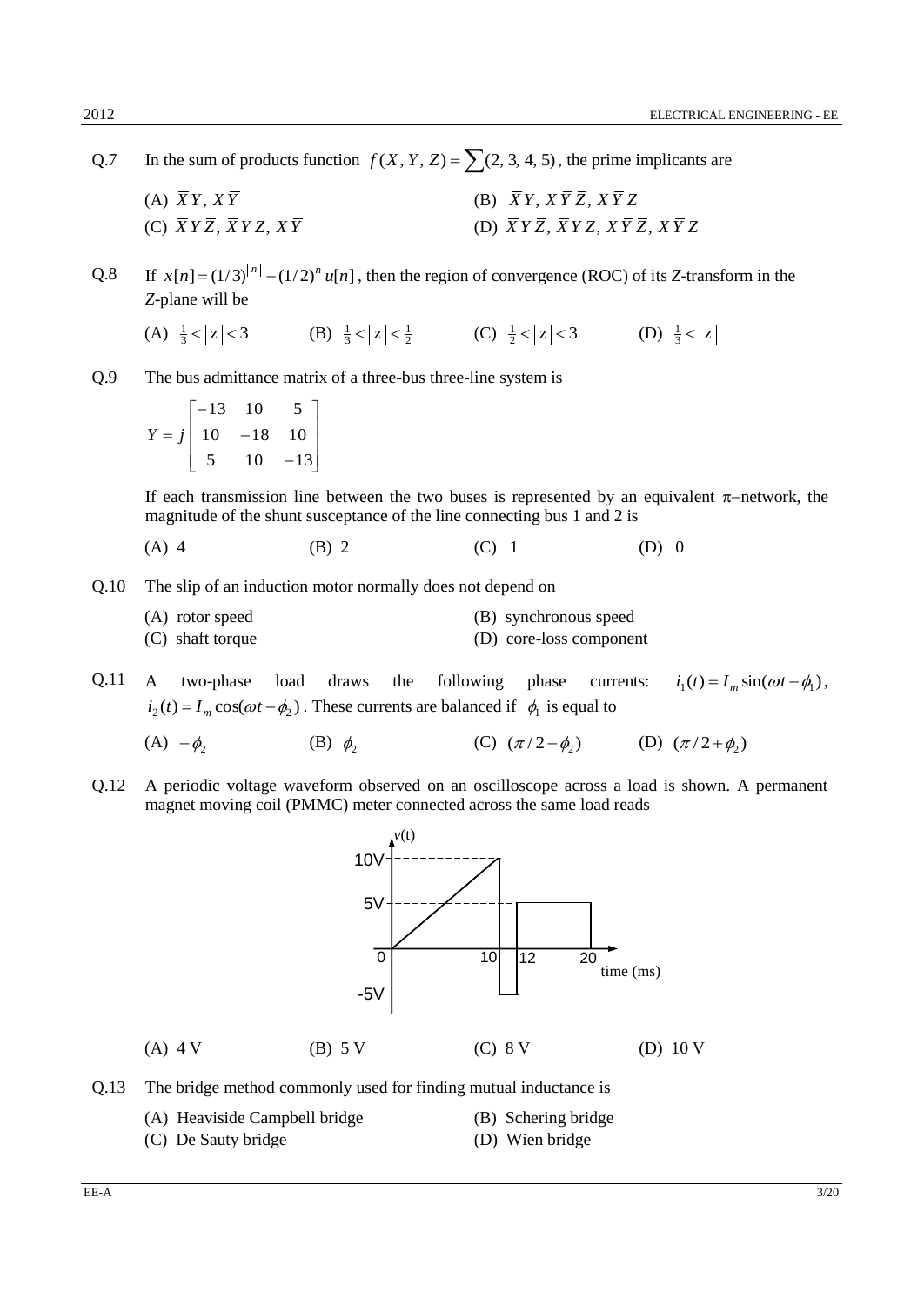2 *t*

Q.14 With initial condition  $x(1) = 0.5$ , the solution of the differential equation

$$
t\frac{dx}{dt} + x = t
$$
 is  
\n(A)  $x = t - \frac{1}{2}$  (B)  $x = t^2 - \frac{1}{2}$  (C)  $x = \frac{t^2}{2}$  (D)  $x =$ 

Q.15 The unilateral Laplace transform of  $f(t)$  is 1 1  $s^2 + s +$ . The unilateral Laplace transform of  $tf(t)$  is

(A) 
$$
-\frac{s}{(s^2 + s + 1)^2}
$$
  
\n(B)  $-\frac{2s + 1}{(s^2 + s + 1)^2}$   
\n(C)  $\frac{s}{(s^2 + s + 1)^2}$   
\n(D)  $\frac{2s + 1}{(s^2 + s + 1)^2}$ 

Q.16 The average power delivered to an impedance  $(4 - j3) \Omega$  by a current  $5\cos(100\pi t + 100)$  A is

- (A)  $44.2 \text{ W}$  (B)  $50 \text{ W}$  (C)  $62.5 \text{ W}$  (D)  $125 \text{ W}$
- Q.17 In the following figure,  $C_1$  and  $C_2$  are ideal capacitors.  $C_1$  has been charged to 12 V before the ideal switch S is closed at  $t = 0$ . The current  $i(t)$  for all  $t$  is



(A) zero (B) a step function

- (C) an exponentially decaying function (D) an impulse function
- Q.18 The *i-v* characteristics of the diode in the circuit given below are

$$
i = \begin{cases} \frac{v - 0.7}{500} A, & v \ge 0.7 \text{ V} \\ 0 & A, & v < 0.7 \text{ V} \end{cases}
$$

The current in the circuit is



(A) 10 mA (B) 9.3 mA (C) 6.67 mA (D) 6.2 mA

- Q.19 The output Y of a 2-bit comparator is logic 1 whenever the 2-bit input A is greater than the 2-bit input B. The number of combinations for which the output is logic 1, is
	- (A) 4 (B) 6 (C) 8 (D) 10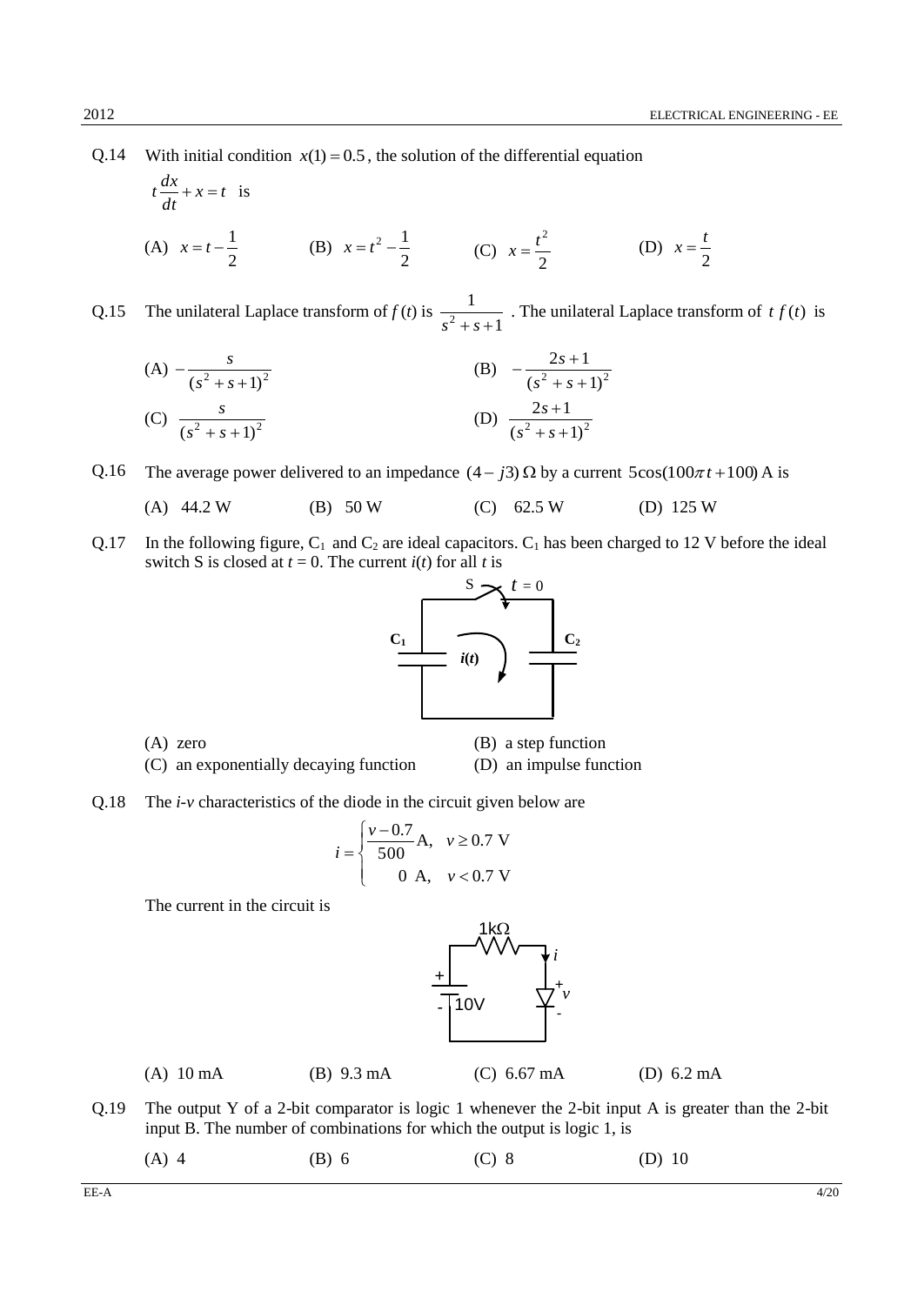Q.20 Consider the given circuit.



In this circuit, the race around

(A) does not occur (B) occurs when  $CLK = 0$ (C) occurs when CLK = 1 and  $A = B = 1$  (D) occurs when CLK = 1 and  $A = B = 0$ 

Q.21 The figure shows a two-generator system supplying a load of  $P_D = 40$  MW, connected at bus 2.



The fuel cost of generators  $G_1$  and  $G_2$  are :  $C_1(P_{G1}) = 10,000 \text{ Rs} / \text{MWh}$  and  $C_2(P_{G2}) = 12,500 \text{ Rs} / \text{MWh}$ and the loss in the line is  $P_{loss(pu)} = 0.5 P_{GI(pu)}^2$ , where the loss coefficient is specified in pu on a 100 MVA base. The most economic power generation schedule in MW is

- (A)  $P_{G1} = 20$ ,  $P_{G2} = 22$  (B)  $P_{G1} = 22$ ,  $P_{G2} = 20$ (C)  $P_{G1} = 20$ ,  $P_{G2} = 20$  (D)  $P_{G1} = 0$ ,  $P_{G2} = 40$
- Q.22 The sequence components of the fault current are as follows:  $I_{positive} = j1.5$  pu,  $I_{negative} = -j0.5$  pu,  $I_{zero} = -j1$  pu. The type of fault in the system is
	- (A) LG (B) LL (C) LLG (D) LLLG
- Q.23 A half-controlled single-phase bridge rectifier is supplying an R-L load. It is operated at a firing angle  $\alpha$  and the load current is continuous. The fraction of cycle that the freewheeling diode conducts is

(A) 
$$
\frac{1}{2}
$$
 \t\t (B)  $\left(1 - \frac{\alpha}{\pi}\right)$  \t\t (C)  $\frac{\alpha}{2\pi}$  \t\t (D)  $\frac{\alpha}{\pi}$ 

- Q.24 The typical ratio of latching current to holding current in a 20 A thyristor is
	- (A) 5.0
	- (B) 2.0
	- (C) 1.0
	- (D) 0.5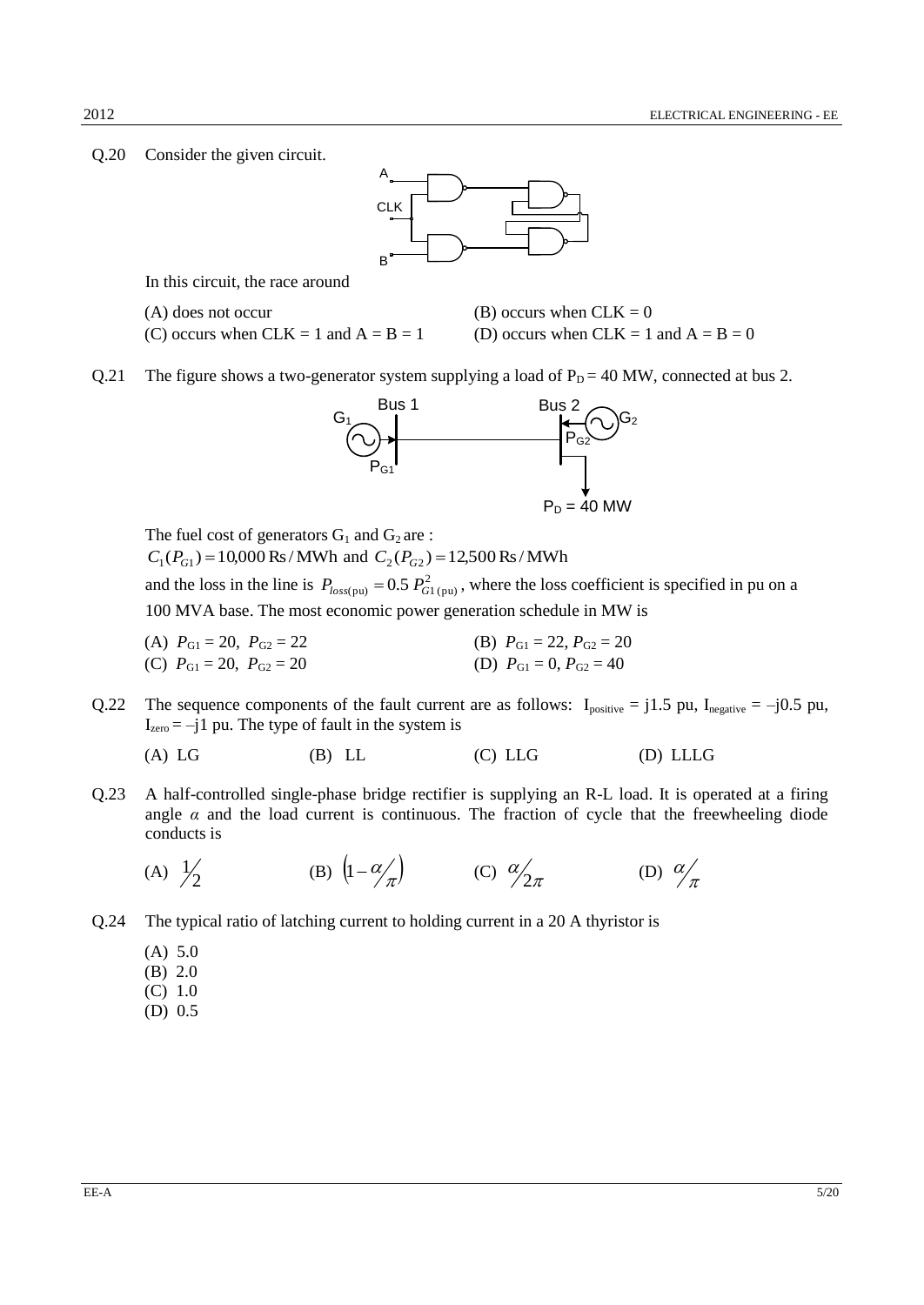Q.25 For the circuit shown in the figure, the voltage and current expressions are  $v(t) = E_1 \sin(\omega t) + E_3 \sin(3\omega t)$  and  $i(t) = I_1 \sin(\omega t - \phi_1) + I_3 \sin(3\omega t - \phi_3) + I_5 \sin(5\omega t)$ . The average power measured by the Wattmeter is



(A) 
$$
\frac{1}{2}E_1I_1\cos\phi_1
$$
  
\n(B)  $\frac{1}{2}[E_1I_1\cos\phi_1 + E_1I_3\cos\phi_3 + E_1I_5]$   
\n(C)  $\frac{1}{2}[E_1I_1\cos\phi_1 + E_3I_3\cos\phi_3]$   
\n(D)  $\frac{1}{2}[E_1I_1\cos\phi_1 + E_3I_1\cos\phi_1]$ 

### **Q. 26 to Q. 55 carry two marks each.**

Q.26 Given that

$$
A = \begin{bmatrix} -5 & -3 \\ 2 & 0 \end{bmatrix} \text{ and } I = \begin{bmatrix} 1 & 0 \\ 0 & 1 \end{bmatrix}, \text{ the value of } A^3 \text{ is}
$$
  
\n(A)  $15A + 12I$   
\n(B)  $19A + 30I$   
\n(C)  $17A + 15I$   
\n(D)  $17A + 21I$ 

Q.27 The maximum value of  $f(x) = x^3 - 9x^2 + 24x + 5$  in the interval [1, 6] is

(A) 21 (B) 25 (C) 41 (D) 46

Q.28 If 
$$
V_A - V_B = 6 V
$$
, then  $V_C - V_D$  is

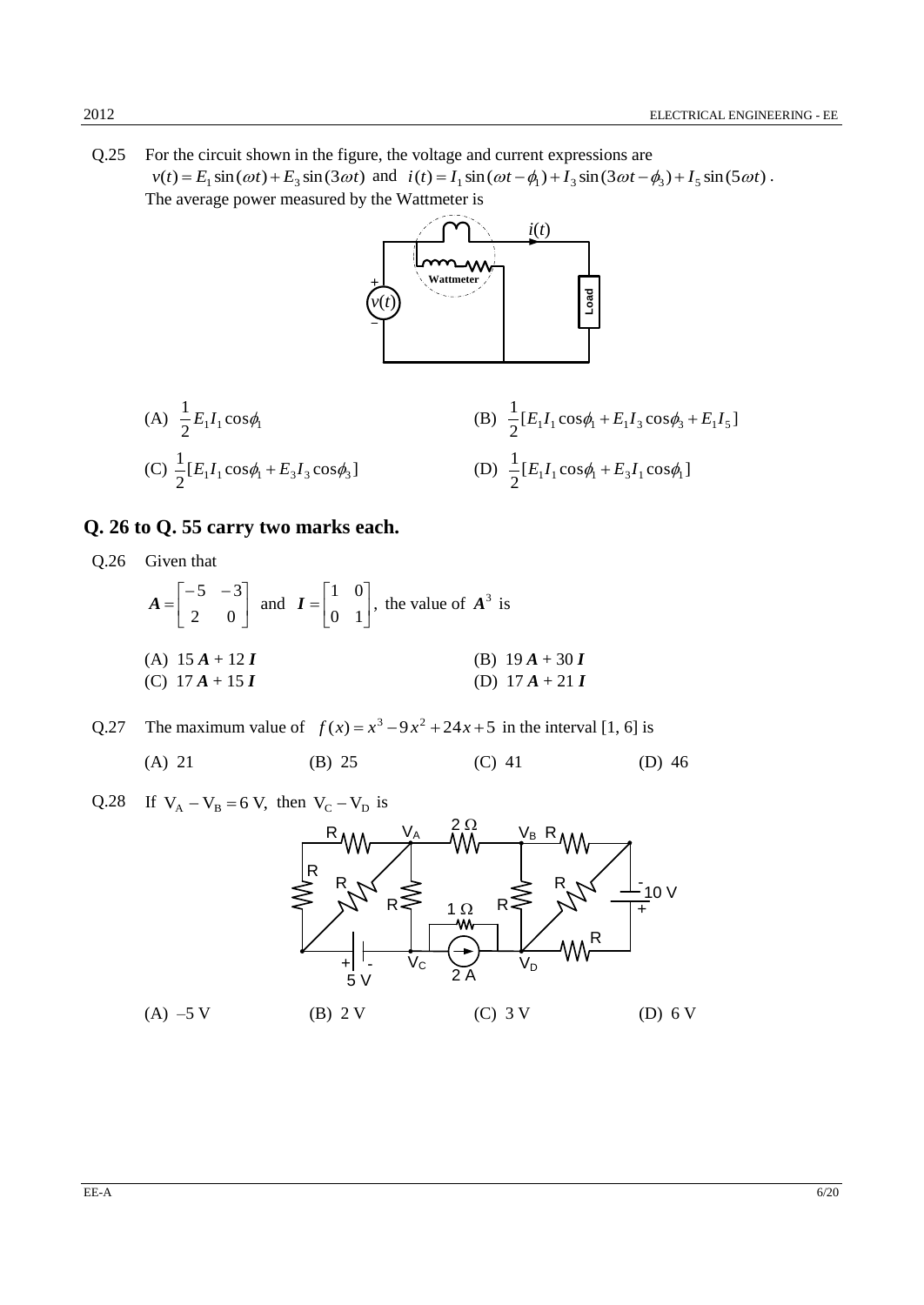### Q.29 The voltage gain  $A_v$  of the circuit shown below is



Q.30 The state transition diagram for the logic circuit shown is





- Q.31 Let  $y[n]$  denote the convolution of  $h[n]$  and  $g[n]$ , where  $h[n] = (1/2)^n u[n]$  and  $g[n]$  is a causal sequence. If  $y[0] = 1$  and  $y[1] = 1/2$ , then  $g[1]$  equals
	- (A) 0 (B) 1/2 (C) 1 (D) 3/2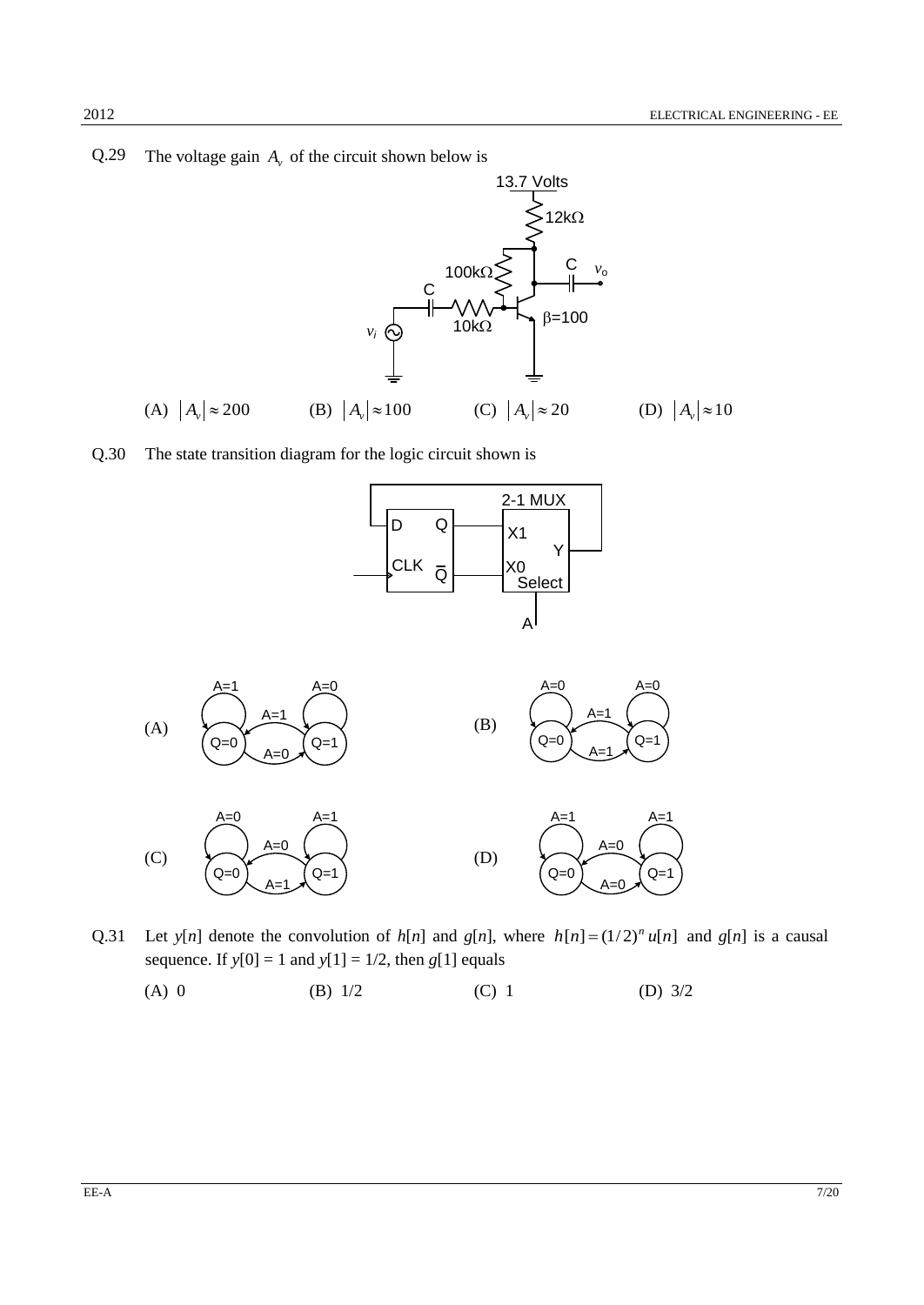#### Q.32 The circuit shown is a



Q.33 For the system shown below,  $S_{D1}$  and  $S_{D2}$  are complex power demands at bus 1 and bus 2 respectively. If  $|V_2| = 1$  pu, the VAR rating of the capacitor ( $Q_{G2}$ ) connected at bus 2 is



(A) 0.2 pu (B) 0.268 pu (C) 0.312 pu (D) 0.4 pu

Q.34 A cylindrical rotor generator delivers 0.5 pu power in the steady-state to an infinite bus through a transmission line of reactance 0.5 pu. The generator no-load voltage is 1.5 pu and the infinite bus voltage is 1 pu. The inertia constant of the generator is 5 MW-s/MVA and the generator reactance is 1 pu. The critical clearing angle, in degrees, for a three-phase dead short circuit fault at the generator terminal is

(A) 53.5 (B) 60.2 (C) 70.8 (D) 79.6

Q.35 In the circuit shown, an ideal switch S is operated at 100 kHz with a duty ratio of 50 %. Given that  $\Delta i_c$  is 1.6 A peak-to-peak and I<sub>0</sub> is 5 A dc, the peak current in S is

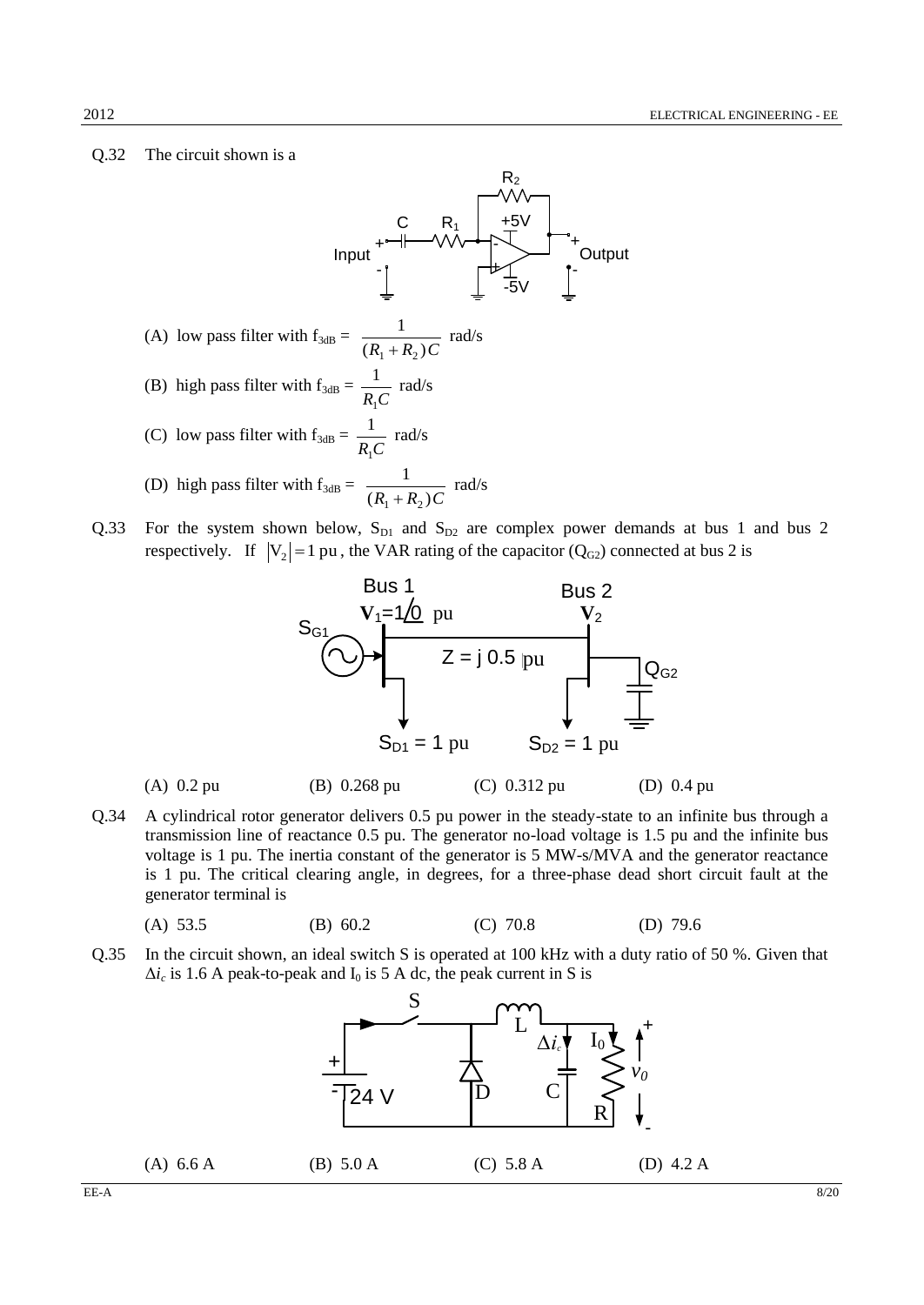Q.36 A 220 V, 15 kW, 1000 rpm shunt motor with armature resistance of 0.25  $\Omega$ , has a rated line current of 68 A and a rated field current of 2.2 A. The change in field flux required to obtain a speed of 1600 rpm while drawing a line current of 52.8 A and a field current of 1.8 A is

(A) 18.18 % increase (B) 18.18 % decrease (C) 36.36 % increase (D) 36.36 % decrease

Q.37 A fair coin is tossed till a head appears for the first time. The probability that the number of required tosses is odd, is

(A) 
$$
1/3
$$
 (B)  $1/2$  (C)  $2/3$  (D)  $3/4$ 

Q.38 The direction of vector **A** is radially outward from the origin, with  $|A| = kr^n$  where  $r^2 = x^2 + y^2 + z^2$  and *k* is a constant. The value of *n* for which  $\nabla \cdot \mathbf{A} = \mathbf{0}$  is

(A) –2 (B) 2 (C) 1 (D) 0

Q.39 Consider the differential equation

$$
\frac{d^2 y(t)}{dt^2} + 2\frac{dy(t)}{dt} + y(t) = \delta(t) \text{ with } y(t)|_{t=0^-} = -2 \text{ and } \frac{dy}{dt}|_{t=0^-} = 0.
$$
  
The numerical value of  $\frac{dy}{dt}|_{t=0^+}$  is  
(A) -2 (B) -1 (C) 0 (D) 1

Q.40 Assuming both the voltage sources are in phase, the value of R for which maximum power is transferred from circuit A to circuit B is



Q.41 The state variable description of an LTI system is given by

$$
\begin{pmatrix} \dot{x}_1 \\ \dot{x}_2 \\ \dot{x}_3 \end{pmatrix} = \begin{pmatrix} 0 & a_1 & 0 \\ 0 & 0 & a_2 \\ a_3 & 0 & 0 \end{pmatrix} \begin{pmatrix} x_1 \\ x_2 \\ x_3 \end{pmatrix} + \begin{pmatrix} 0 \\ 0 \\ 1 \end{pmatrix} u
$$

$$
y = \begin{pmatrix} 1 & 0 & 0 \end{pmatrix} \begin{pmatrix} x_1 \\ x_2 \\ x_3 \end{pmatrix}
$$

where *y* is the output and *u* is the input. The system is controllable for

(A)  $a_1 \neq 0$ ,  $a_2 = 0$ ,  $a_3 \neq 0$ (B)  $a_1 = 0$ ,  $a_2 \neq 0$ ,  $a_3 \neq 0$ (C)  $a_1 = 0, a_2 \neq 0, a_3 = 0$ (D)  $a_1 \neq 0$ ,  $a_2 \neq 0$ ,  $a_3 = 0$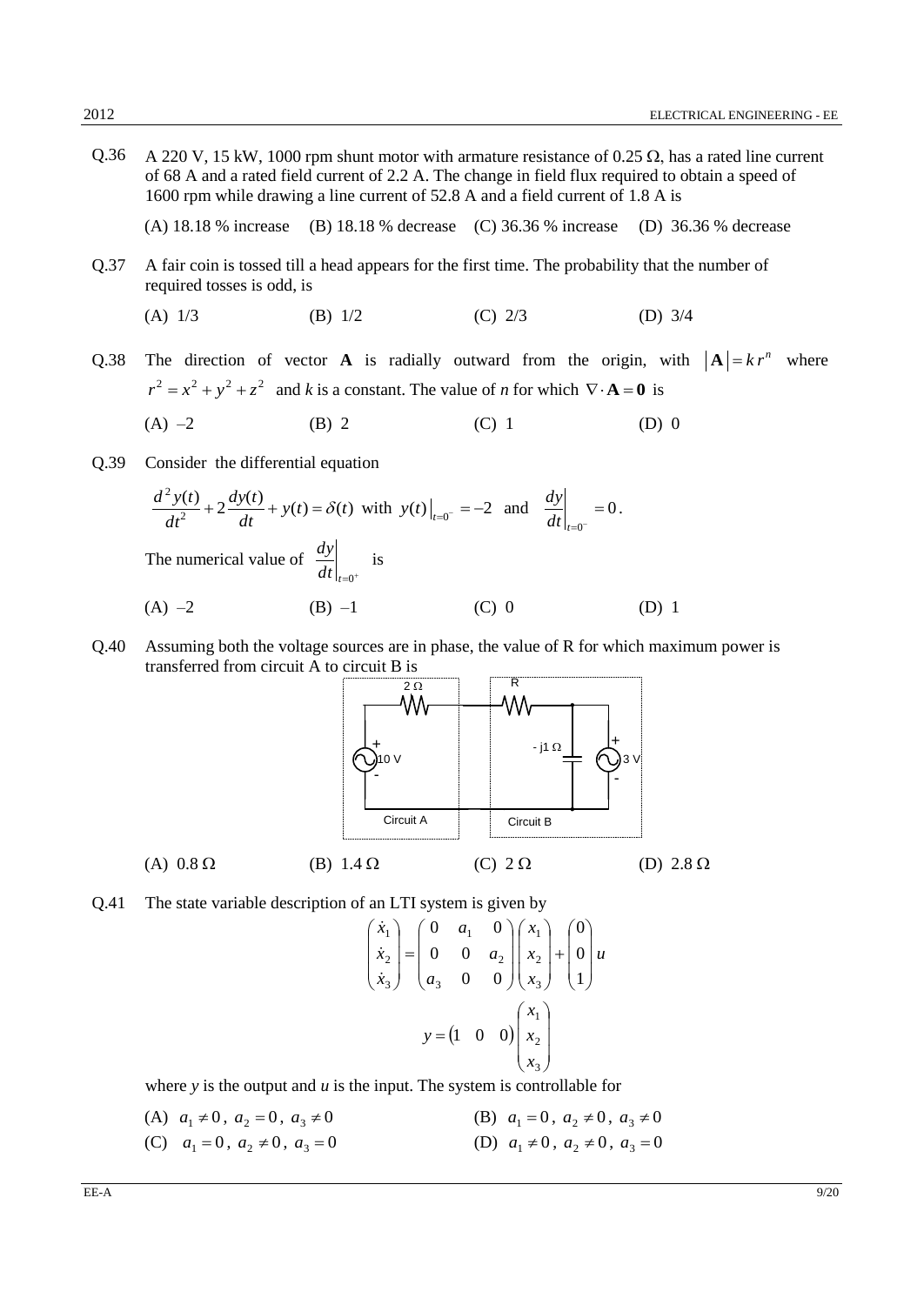Q.42 The Fourier transform of a signal  $h(t)$  is  $H(j\omega) = (2\cos\omega)(\sin 2\omega)/\omega$ . The value of  $h(0)$  is

- (A)  $1/4$  (B)  $1/2$  (C) 1 (D) 2
- Q.43 The feedback system shown below oscillates at 2 rad/s when



(A)  $K = 2$  and  $a = 0.75$  (B)  $K = 3$  and  $a = 0.75$ (C)  $K = 4$  and  $a = 0.5$  (D)  $K = 2$  and  $a = 0.5$ 

Q.44 The input *x*(*t*) and output *y*(*t*) of a system are related as  $y(t) = \int$  $-\infty$ *t*  $y(t) = \int x(\tau) \cos(3\tau) d\tau$ . The system is

- 
- (A) time-invariant and stable (B) stable and not time-invariant
- (C) time-invariant and not stable (D) not time-invariant and not stable
- 
- Q.45 An analog voltmeter uses external multiplier settings. With a multiplier setting of 20 k $\Omega$ , it reads 440 V and with a multiplier setting of 80 k $\Omega$ , it reads 352 V. For a multiplier setting of 40 k $\Omega$ , the voltmeter reads

(A) 371 V (B) 383 V (C) 394 V (D) 406 V

Q.46 The locked rotor current in a 3-phase, star connected 15 kW, 4-pole, 230 V, 50 Hz induction motor at rated conditions is 50 A. Neglecting losses and magnetizing current, the approximate locked rotor line current drawn when the motor is connected to a 236 V, 57 Hz supply is

(A) 58.5 A (B) 45.0 A (C) 42.7 A (D) 55.6 A

Q.47 A single phase 10 kVA, 50 Hz transformer with 1 kV primary winding draws 0.5 A and 55 W, at rated voltage and frequency, on no load. A second transformer has a core with all its linear dimensions  $\sqrt{2}$  times the corresponding dimensions of the first transformer. The core material and lamination thickness are the same in both transformers. The primary windings of both the transformers have the same number of turns. If a rated voltage of 2 kV at 50 Hz is applied to the primary of the second transformer, then the no load current and power, respectively, are

(A) 0.7 A, 77.8 W (B) 0.7 A, 155.6 W (C) 1 A, 110 W (D) 1 A, 220 W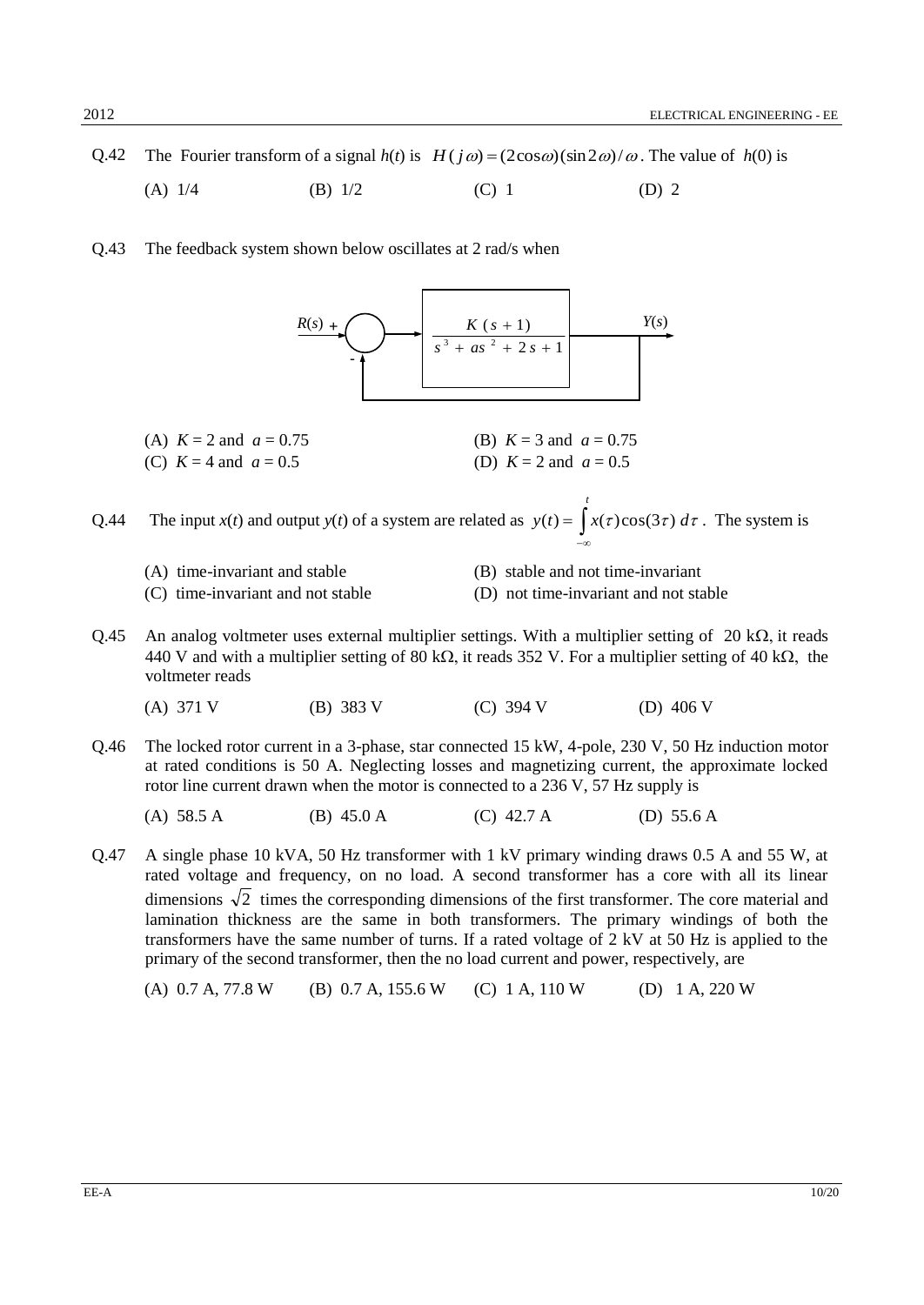### **Common Data Questions**

#### **Common Data for Questions 48 and 49:**

In the 3-phase inverter circuit shown, the load is balanced and the gating scheme is  $180^{\circ}$ -conduction mode. All the switching devices are ideal.



|      | Q.48 The rms value of load phase voltage is |               |                                                                            |             |
|------|---------------------------------------------|---------------|----------------------------------------------------------------------------|-------------|
|      | $(A)$ 106.1 V                               | (B) $141.4$ V | $(C)$ 212.2 V                                                              | (D) 282.8 V |
| 0.49 |                                             |               | If the dc bus voltage $V_d$ = 300 V, the power consumed by 3-phase load is |             |

(A) 1.5 kW (B) 2.0 kW (C) 2.5 kW (D) 3.0 kW

### **Common Data for Questions 50 and 51:**

With 10 V dc connected at port A in the linear nonreciprocal two-port network shown below, the following were observed:

- (i)  $1 \Omega$  connected at port B draws a current of 3 A
- (ii) 2.5  $\Omega$  connected at port B draws a current of 2 A



Q.50 For the same network, with 6 V dc connected at port A, 1  $\Omega$  connected at port B draws 7/3 A. If 8 V dc is connected to port A, the open circuit voltage at port B is

(A) 6 V (B) 7 V (C) 8 V (D) 9 V

- Q.51 With 10 V dc connected at port A, the current drawn by 7  $\Omega$  connected at port B is
	- (A) 3/7 A (B) 5/7 A (C) 1 A (D) 9/7 A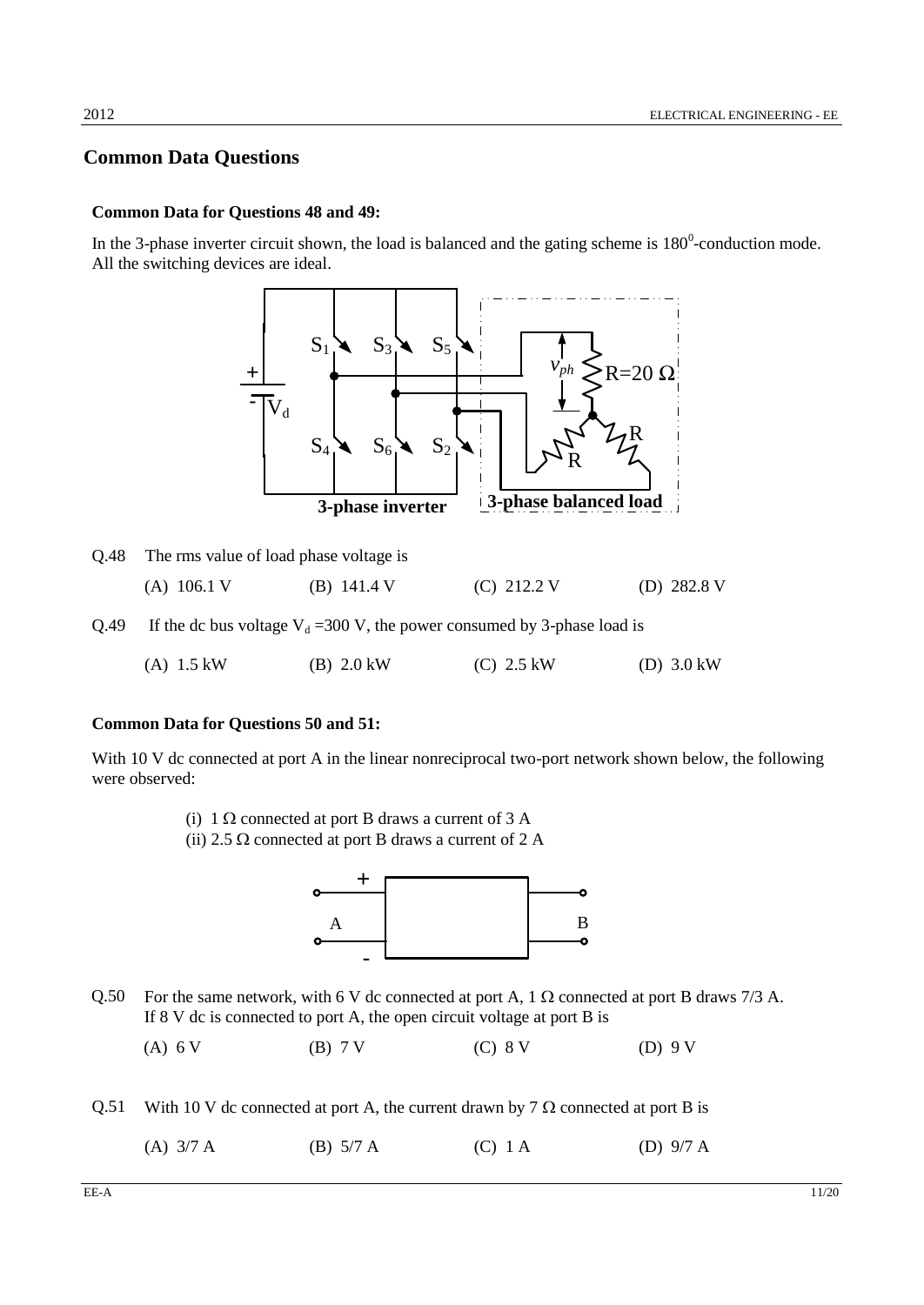### **Linked Answer Questions**

#### **Statement for Linked Answer Questions 52 and 53:**

In the circuit shown, the three voltmeter readings are  $V_1 = 220 \text{ V}$ ,  $V_2 = 122 \text{ V}$ ,  $V_3 = 136 \text{ V}$ .



| 0.52 | The power factor of the load is |                                                                             |            |             |  |  |
|------|---------------------------------|-----------------------------------------------------------------------------|------------|-------------|--|--|
|      | $(A)$ 0.45                      | (B) 0.50                                                                    | $(C)$ 0.55 | (D) $0.60$  |  |  |
|      |                                 | Q.53 If $R_1 = 5 \Omega$ , the approximate power consumption in the load is |            |             |  |  |
|      | $(A)$ 700 W                     | $(B)$ 750 W                                                                 | (C) 800 W  | (D) $850 W$ |  |  |

#### **Statement for Linked Answer Questions 54 and 55:**

The transfer function of a compensator is given as

$$
G_c(s) = \frac{s+a}{s+b}.
$$

Q.54  $G_c(s)$  is a lead compensator if

| (A) $a=1, b=2$       | (B) $a = 3, b = 2$ |
|----------------------|--------------------|
| (C) $a = -3, b = -1$ | (D) $a = 3, b = 1$ |

- Q.55 The phase of the above lead compensator is maximum at
	- (A)  $\sqrt{2}$  rad/s (B)  $\sqrt{3}$  rad/s (C)  $\sqrt{6}$  rad/s (D)  $1/\sqrt{3}$  rad/s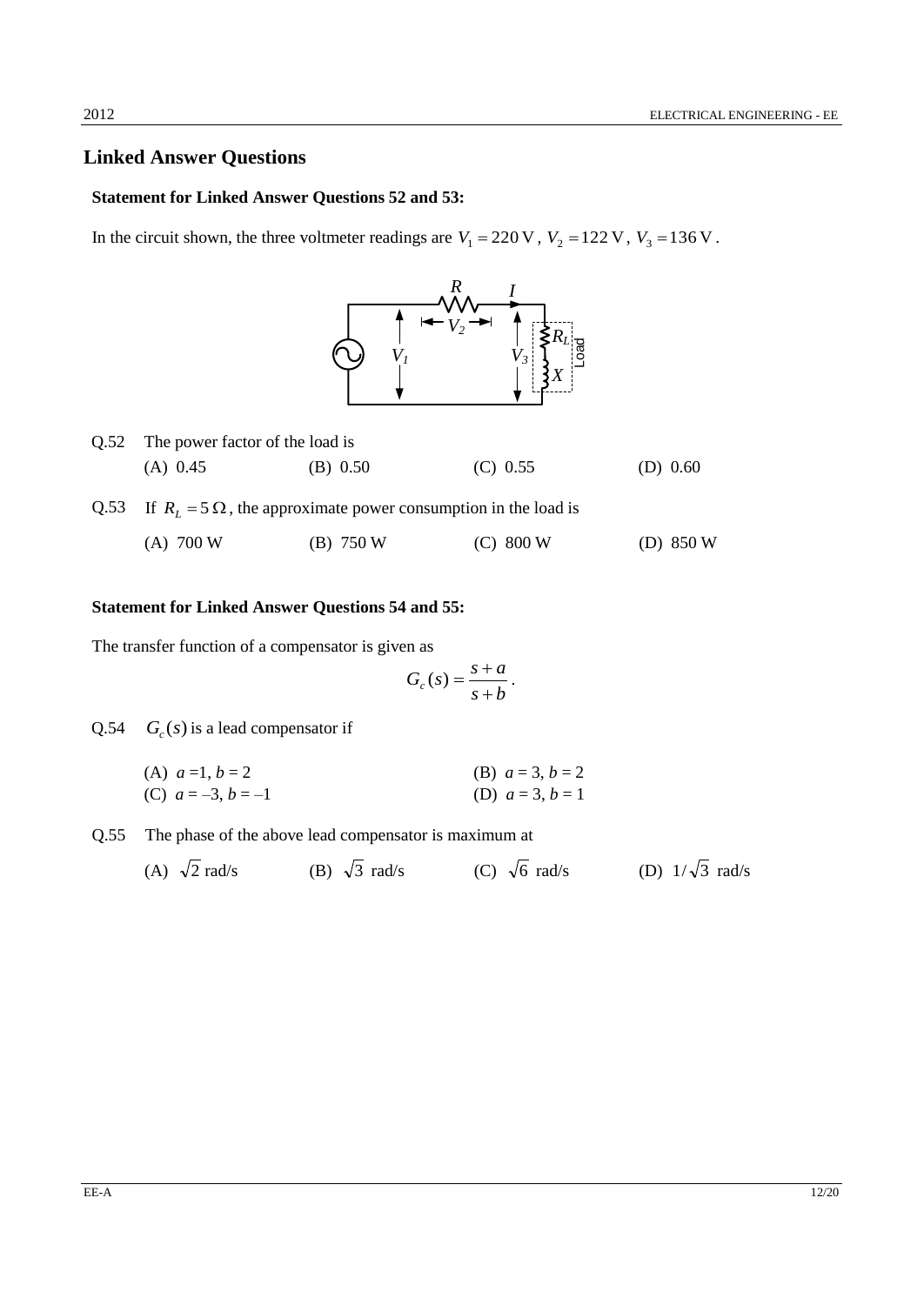### **General Aptitude (GA) Questions (Compulsory)**

#### **Q. 56 – Q. 60 carry one mark each.**

Q.56 One of the parts (A, B, C, D) in the sentence given below contains an ERROR. Which one of the following is **INCORRECT**?

#### **I requested that he should be given the driving test today instead of tomorrow**.

- (A) requested that
- (B) should be given
- (C) the driving test
- (D) instead of tomorrow

Q.57 If 
$$
(1.001)^{1259} = 3.52
$$
 and  $(1.001)^{2062} = 7.85$ , then  $(1.001)^{3321} =$ 

- (A) 2.23 (B) 4.33 (C) 11.37 (D) 27.64
- Q.58 Choose the most appropriate alternative from the options given below to complete the following sentence:

### **If the tired soldier wanted to lie down, he \_\_\_ the mattress out on the balcony.**

- (A) should take
- (B) shall take
- (C) should have taken
- (D) will have taken
- Q.59 Choose the most appropriate word from the options given below to complete the following sentence:

**Given the seriousness of the situation that he had to face, his \_\_\_ was impressive**.

- (A) beggary (B) nomenclature (C) jealousy (D) nonchalance
- Q.60 Which one of the following options is the closest in meaning to the word given below?

#### **Latitude**

(A) Eligibility (B) Freedom (C) Coercion (D) Meticulousness

#### **Q. 61 - Q. 65 carry two marks each.**

- Q.61 A and B are friends. They decide to meet between 1 PM and 2 PM on a given day. There is a condition that whoever arrives first will not wait for the other for more than 15 minutes. The probability that they will meet on that day is
	- (A) 1/4 (B) 1/16 (C) 7/16 (D) 9/16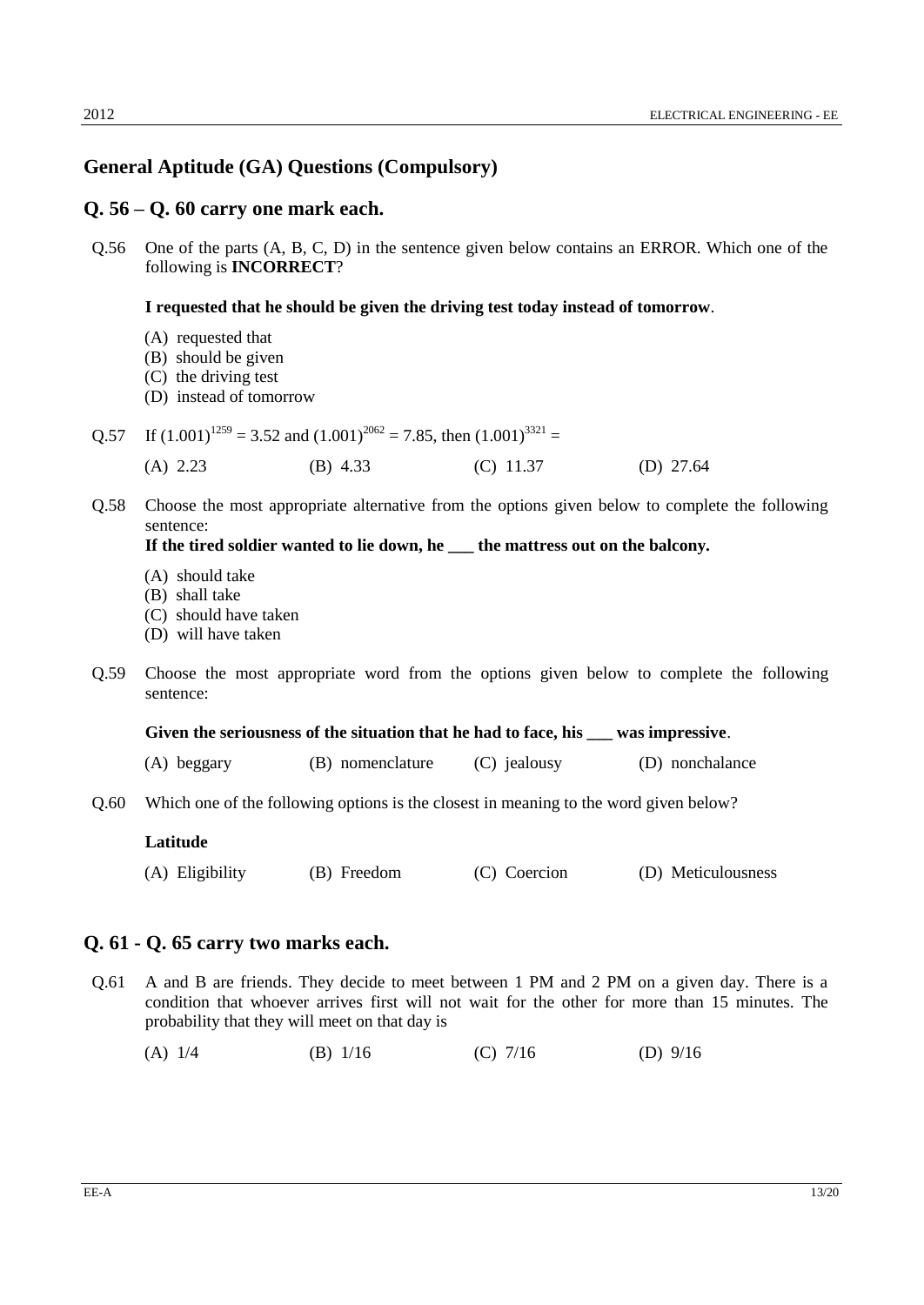Q.62 **One of the legacies of the Roman legions was discipline. In the legions, military law prevailed and discipline was brutal. Discipline on the battlefield kept units obedient, intact and fighting, even when the odds and conditions were against them.** 

Which one of the following statements best sums up the meaning of the above passage?

- (A) Thorough regimentation was the main reason for the efficiency of the Roman legions even in adverse circumstances.
- (B) The legions were treated inhumanly as if the men were animals.
- (C) Discipline was the armies' inheritance from their seniors.
- (D) The harsh discipline to which the legions were subjected to led to the odds and conditions being against them.
- Q.63 Raju has 14 currency notes in his pocket consisting of only Rs. 20 notes and Rs. 10 notes. The total money value of the notes is Rs. 230. The number of Rs. 10 notes that Raju has is
	- (A) 5 (B) 6 (C) 9 (D) 10
- Q.64 There are eight bags of rice looking alike, seven of which have equal weight and one is slightly heavier. The weighing balance is of unlimited capacity. Using this balance, the minimum number of weighings required to identify the heavier bag is
	- (A) 2 (B) 3 (C) 4 (D) 8
- Q.65 The data given in the following table summarizes the monthly budget of an average household.

| Category       | Amount (Rs.) |
|----------------|--------------|
| Food           | 4000         |
| Clothing       | 1200         |
| Rent           | 2000         |
| Savings        | 1500         |
| Other expenses | 1800         |

The approximate percentage of the monthly budget **NOT** spent on savings is

(A) 10% (B) 14% (C) 81% (D) 86%

## **END OF THE QUESTION PAPER**